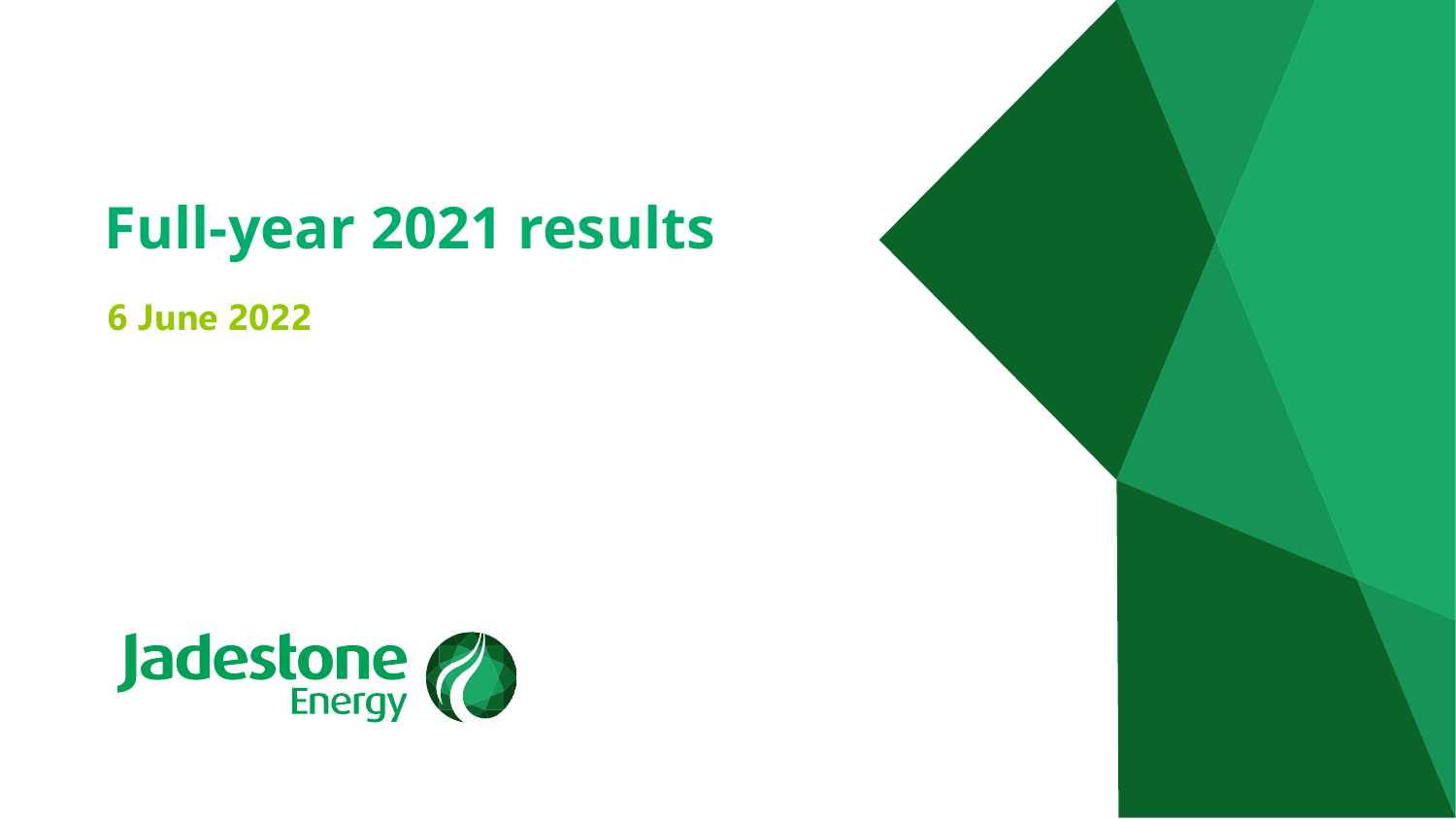### **Disclaimer & advisories**

You must read the following before continuing. The following applies to this document, the presentation of the information in this document any question‐and‐answer session that may follow, and any additional documents handed out at the presentation (collectively, the "Presentation"). In viewing the Presentation, you agree to be bound by the following terms and conditions and you represent that you are able to view this Presentation without contravention of any legal or regulatory restrictions applicable to you.

Jadestone Energy plc (the "Company" or "Jadestone") has issued this presentation and has provided the information in the Presentation, which it does not purport to be comprehensive and which has not been fully verified by the Company, or any of its employees. shareholders, directors, advisers, agents or affiliates. Neither the Company nor any of its shareholders, directors, officers, agents, employees or advisors give, have given or have authority to give, any representations or warranties (express or implied) as to, or in relation to, the accuracy, reliability or completeness of the information in this Presentation, or any revision thereof, or of any other written or oral information made or to be made available to any interested party or its advisers (all such information being referred to as "Information") and liability therefore is expressly disclaimed to the fullest extent permitted by applicable law. Accordingly, neither the Company, nor any of its shareholders, directors, officers, agents, employees or advisers take any responsibility for, or will accept any liability whether direct or indirect, express or implied, contractual, tortious, statutory or otherwise, in respect of, the fairness, accuracy, reliability, completeness or correctness of the Information or for any of the opinions contained herein or for any errors, omissions or misstatements (negligent or otherwise) or for any other communication, written or otherwise, made to anyone in, or supplied with, the Presentation to the fullest extent permitted by applicable law.

This Presentation is for information purposes only and should not be considered as the giving of investment, tax, legal or other advice or recommendation by the Company, or by any of its respective shareholders, directors, officers, agents, employees or advisers. In particular, this Presentation does not constitute or form part of any invitation or inducement to engage in any investment activity nor shall it form a recommendation or inducement to or form part of any offer or invitation to sell or issue, or any solicitation of any offer to purchase or subscribe for any securities or any business or assets of the Company described herein in the United Kingdom, the United States of America ("United States") or any other jurisdiction. Neither this Presentation nor anything contained herein shall form the basis of, or be relied in any connection with, any contract or investment decision or any commitment whatsoever. The reader must make its own independent assessment of the Company after making such investigations and taking such advice as may be deemed necessary. In particular, no representation or warranty is given as to the achievement or reasonableness of any future projections, management estimates, prospects or returns and any estimates or projections or opinions contained herein necessarily involve significant elements of subjective judgment, analysis and assumptions and each recipient should satisfy itself in relation to such matters. Accordingly, neither the Company nor its shareholders, directors, advisers, agents or affiliates shall be liable for any direct, indirect or consequential loss or damage suffered by any person as a result of relying on any statement or omission in, or supplied with, the Presentation or in any future communications in connection with the Company to the fullest extent permitted by applicable law.

The information in the Presentation is made as of the date hereof and the Company undertakes no obligation to provide the reader with access to any additional information or to correct any inaccuracies herein which may become apparent save as may be required by applicable law or the AIM Rules for Companies. This Presentation may not, except in compliance with any applicable exemption under applicable securities law, be taken or transmitted into any jurisdiction or distributed to any person resident in any jurisdiction. The distribution of this Presentation in or to persons in a jurisdiction may be restricted by law and persons into whose possession this Presentation comes should inform themselves about, and observe any such restrictions. Any failure to comply with these restrictions may constitute a violation of the laws of the relevant jurisdiction. Statements contained in the Presentation describing documents and agreements are surmises only and such surmises are qualified in their entirety by reference to such documents and agreements.

The content of the Presentation has not been approved by an authorised person within the meaning of the Financial Services and Markets Act 2000, as amended ("FSMA"). Reliance on the Presentation for the purpose of engaging in any investment activity may expose an individual to a significant risk of losing all of the property or other assets invested. Any person who is in any doubt about the subject matter to which the Presentation relates should consult a person duly authorised for the purposes of FSMA who specialises in the acquisition of shares and other securities

#### **Forward looking statements and information**

This announcement may contain certain forward-looking statements with respect to the Company's expectations and plans, strategy, management's objectives, future performance, production, reserves, costs, revenues and other trend information. These statements are made by the Company in good faith based on the information available at the time of this Presentation, but such statements should be treated with caution due to inherent risks and uncertainties. These statements and forecasts involve risk and uncertainty because they relate to events and depend upon circumstances that may occur in the future. There are a number of factors which could cause actual results or developments to differ materially from those expressed or implied by these forward-looking statements and forecasts. The statements have been made with reference to forecast price changes, economic conditions and the current regulatory environment. Nothing in this Presentation should be construed as a profit forecast. Past share performance cannot be relied upon as a guide to future performance. The Company does not assume any obligation to publicly update the information, except as may be required pursuant to applicable laws.

#### **Oil, natural gas and natural gas liquids information**

The oil, natural gas and natural gas liquids information in this Presentation relating to Jadestone's Australia assets has been prepared in accordance with the Canadian Oil and Gas Evaluation Handbook (the "COGE Handbook").

The oil, natural gas and natural gas liquids information in this Presentation relating to Jadestone's Peninsular Malaysia assets has been prepared in accordance with has been prepared in accordance with the June 2018 guidelines endorsed by the Society of Petroleum Engineers, World Petroleum Congress, American Association of Petroleum Geologists and Society of Petroleum Evaluation Engineers Petroleum Resource Management System ("PRMS").

Jadestone does not believe that there are significant differences between the COGE standard and the 2018 guidelines endorsed by SPE, WPC, AAPG and SPEE PRMS.

Henning Hoeyland of Jadestone Energy plc., Jadestone's Australia Country Manager, with a Masters degree in Petroleum Engineering who is a member of the Society of Petroleum Engineers and who has been involved in the energy industry for more than 20 years, has read and approved the technical disclosure in this Presentation.

#### **Presentation**

Certain figures contained in this Presentation, including financial and oil and gas information, have been subject to rounding adjustments. Accordingly, in certain instances, the sum or percentage change of the numbers contained in the Presentation may not conform exactly with the total figure given. All currency is expressed in US dollars unless otherwise directed. This document has been prepared in compliance with English Law and English courts will have exclusive jurisdiction over any disputes arising from or connected with this document.

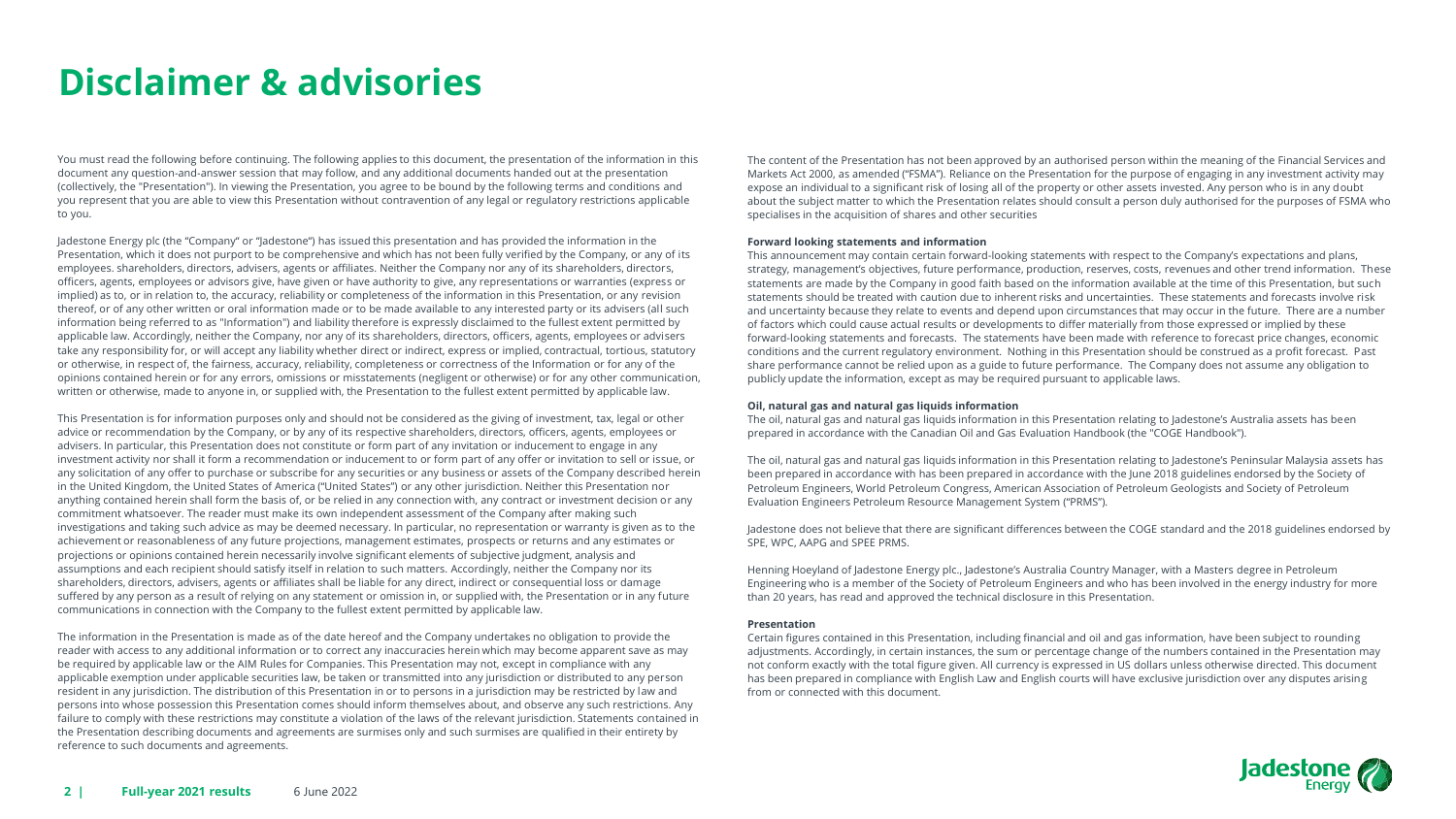### **2021 operational and financial highlights**

| <b>Return to growth</b>                               | • Executed largest ever activity programme in Jadestone's history<br>10% production growth vs. 2020, with a further 36% growth expected at the midpoint of the 2022 guidance range<br>$\bullet$                                                                                                                                                                           |
|-------------------------------------------------------|---------------------------------------------------------------------------------------------------------------------------------------------------------------------------------------------------------------------------------------------------------------------------------------------------------------------------------------------------------------------------|
| <b>Robust financial</b><br>performance                | • Realised oil price of US\$74.34/bbl, a 66% increase on 2020<br>• Revenues of US\$340.2 million, up 56% vs. 2020 and a Group record<br>• Adjusted EBITDAX <sup>1</sup> of US\$157.9 million <sup>1</sup> , up 152% vs. 2020                                                                                                                                              |
| <b>Very strong balance</b><br>sheet at year-end       | • US\$117.9 million cash balance at end-2021<br>• No debt after reserves-based loan fully paid off at the end of Q1 2021                                                                                                                                                                                                                                                  |
| <b>Progress on growth</b><br><b>options</b>           | • Very attractively priced PenMal acquisition establishes Malaysia footprint<br>- Acquired 12.5 mmboe 2P reserves and c.6,000 boe/d with a net cash receipt of US\$9.2 million<br>Significant progress on Akatara gas development<br>$\bullet$<br>- Acquired late 2020, key commercial milestones achieved in H2 2021 with a final investment decision taken in June 2022 |
| <b>Significant increase in</b><br>shareholder returns | Recommended final 2021 dividend of US\$6.25 million, a 25% increase year-on-year <sup>2</sup><br>$\bullet$<br>Pro-forma end-May cash of US\$180 million <sup>3</sup> allows pledge to return up to US\$100 million of cash to shareholders over<br>the next 12 months                                                                                                     |

1 Calculation of Adjusted EBITDAX in 2021 excludes the cost of the Skua-10 and 11 workovers. Adjusted EBITDAX is a non-IFRS measure and is explained on pages 72 to 74 of Jadestone's 2021 Annual Report.

2 Compared to second 2020 dividend of US\$5.0 million.

3 Unaudited end-May 2022 cash balances including proceeds from liftings in May 2022 which will be received in June 2022.

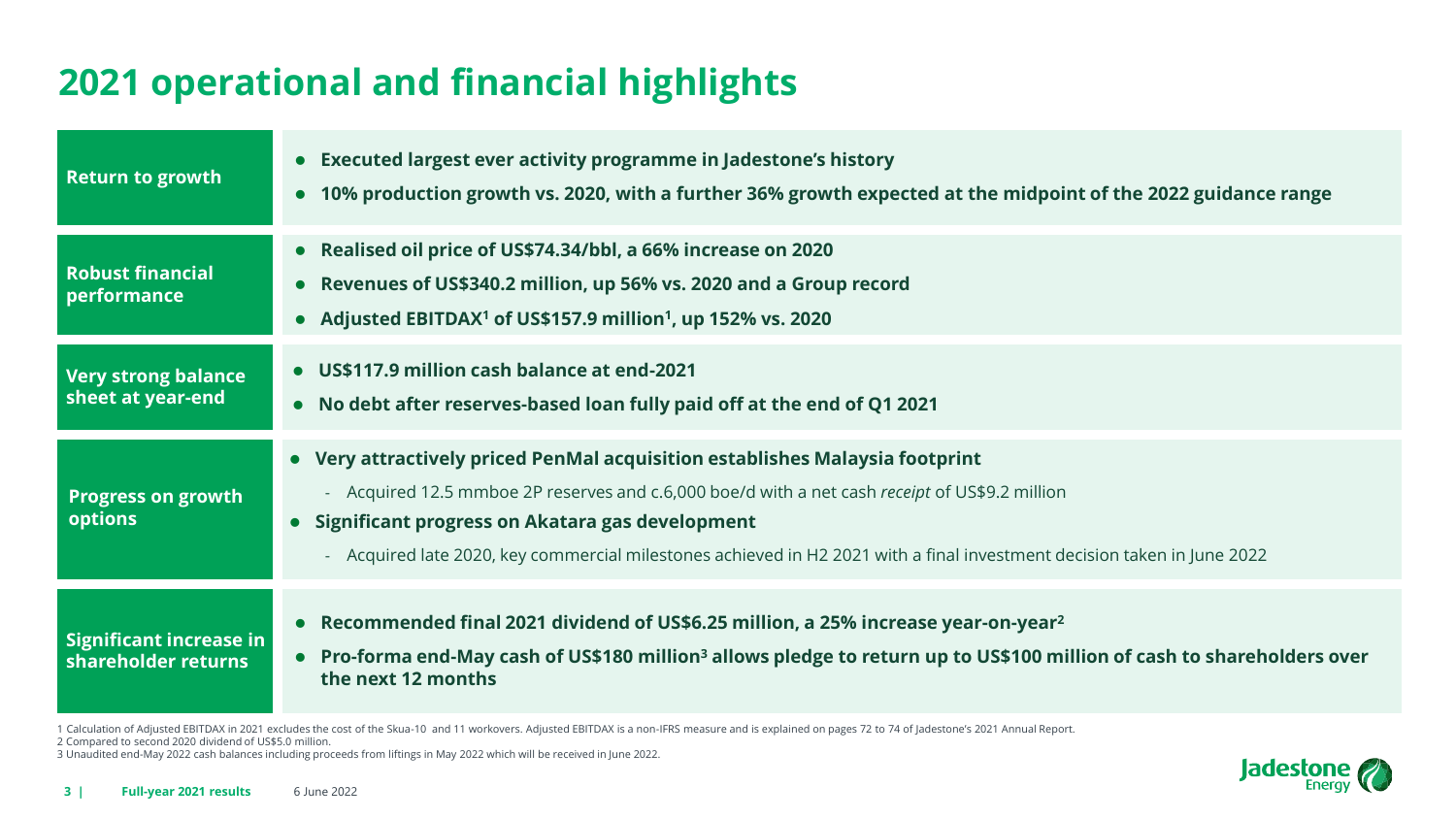### **ESG highlights**





92% local nationals employed



Zero violations of anti-bribery and anti-corruption laws

**Employee survey** measuring engagement levels



Zero lost time injuries



Zero reportable environmental incidents



**Regulatory** approvals for new operations and growth projects



**GHG data** increased analysis and reporting



**Climate** scenario analysis as per TCFD



US\$25 million paid in taxes and fees in Asia-Pacific



30% reduction **Oil-In-Water concentration** 



**Five-fold** increase in funding for community programmes



**ESG oversight** 

strengthened at Board level

**Fugitive** emissions survey piloted at Stag



Apprentice programme participation

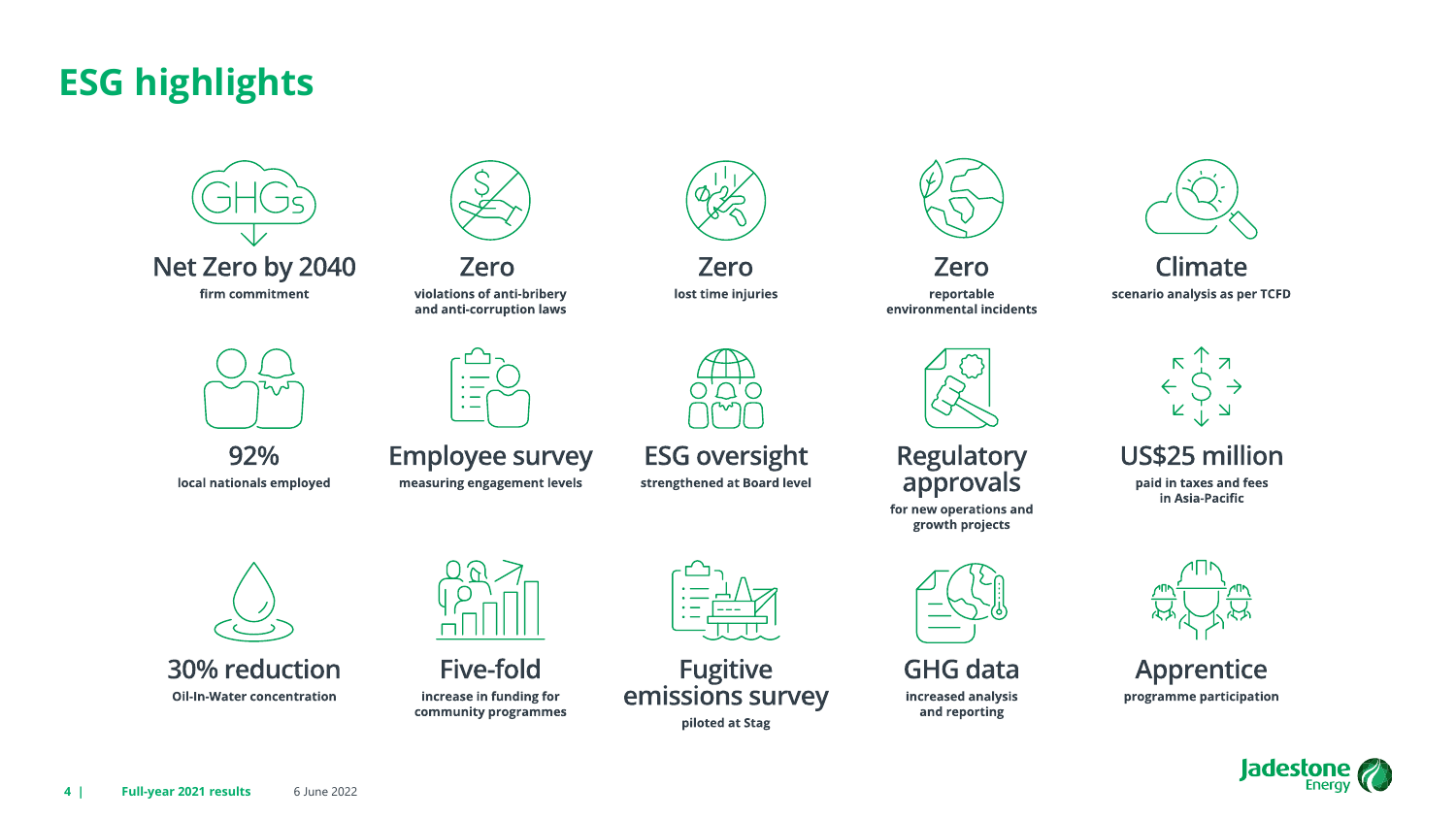### **Net zero commitment and climate strategy**



#### **Net zero commitment**

- **Net Zero Scope 1 and 2 GHG emissions on operated assets by no later than 2040**
- **Covers Scope 1 and 2 GHG emissions from future acquisitions, where Jadestone becomes operator**
- **Jadestone will publish a Net Zero roadmap in 2023, which will include:**
	- Interim time-bound targets over the short and medium-term
	- Asset-level emission reduction frameworks over the short and medium-term
	- An estimate of the capital expenditures needed to deliver targets



### **Climate strategy**

- **Jadestone's corporate strategy is fit for the energy transition**
	- Focused on maximising the life of existing fields through performance optimisation and selective investment
	- Increasing weighting of gas in the portfolio, no exploration
	- Once under Jadestone's ownership, we plan to improve the environmental performance of acquired assets, so they operate with a reduced GHG footprint
	- We will work to support these claims with clear quantifiable evidence, across key areas of impact

### • **Jadestone's strategy complements the IEA's 2021 Report on Net Zero Emissions by 2050**

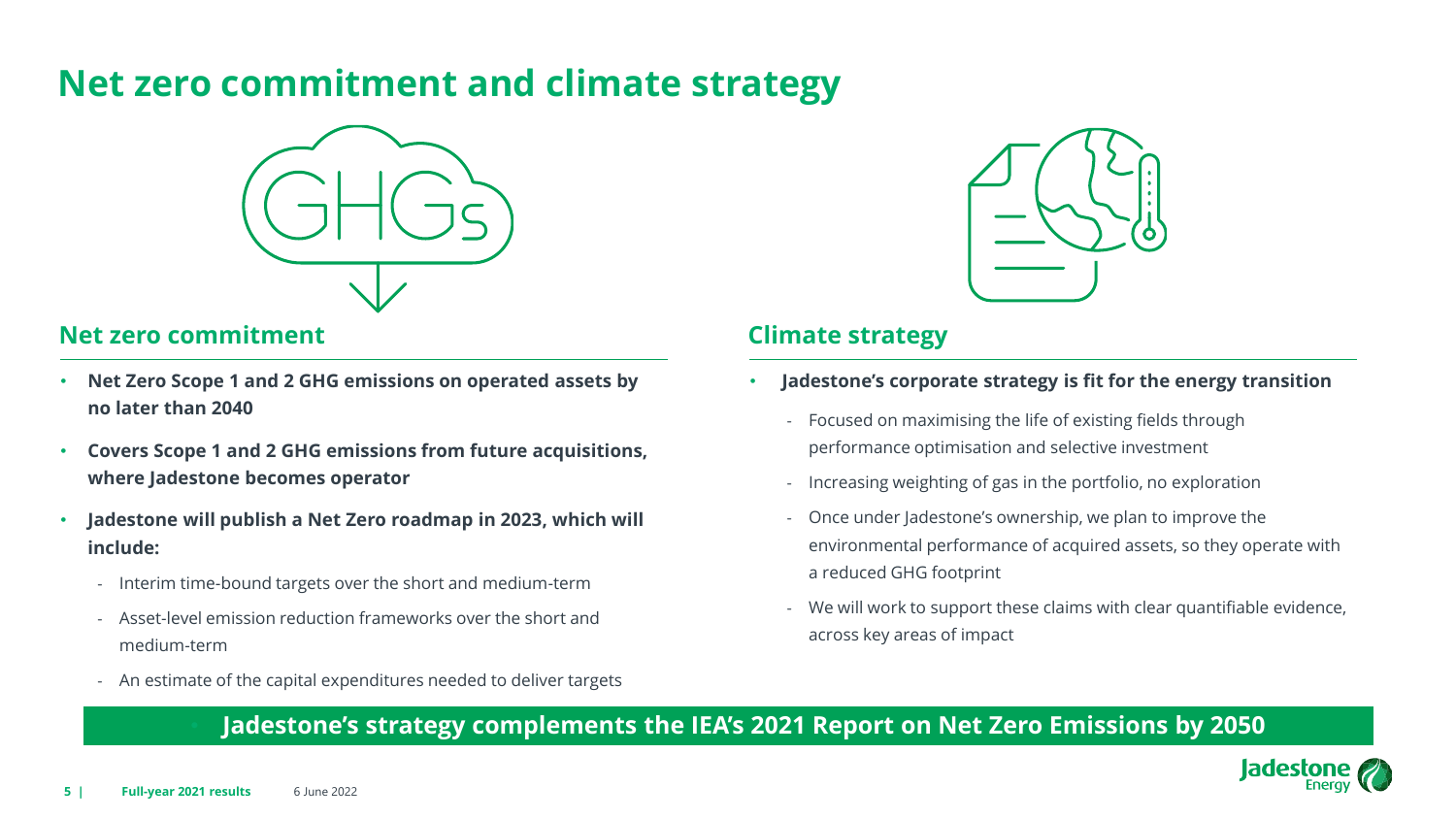### **2021 results – a return to growth**

- **2021 guidance achieved**
	- Production: 12,545 boe/d
	- Major spending<sup>1</sup>: US\$103.2m
	- Opex per barrel: US\$26.22/boe
- **Delivered organic and inorganic growth**
	- Successfully drilled Montara H6 well and completed Skua 10 and 11 workovers
	- Signed and completed the acquisition of Peninsular Malaysia assets on 1 August 2021
	- Signed agreement to acquire remaining 10% interest in Lemang PSC, expected to complete in Q3 2022

#### • **Strong balance sheet**

- Debt free since 31 March 2021
- Net cash increase from US\$82.1m at end-2020 to US\$117.9m at end-2021

#### **2020 – 2022E production**





1 Capital expenditure plus the costs of the Skua-10 and 11 workover programme.

2 Unaudited end-May 2022 cash balances including proceeds from liftings in May 2022 which will be received in June 2022.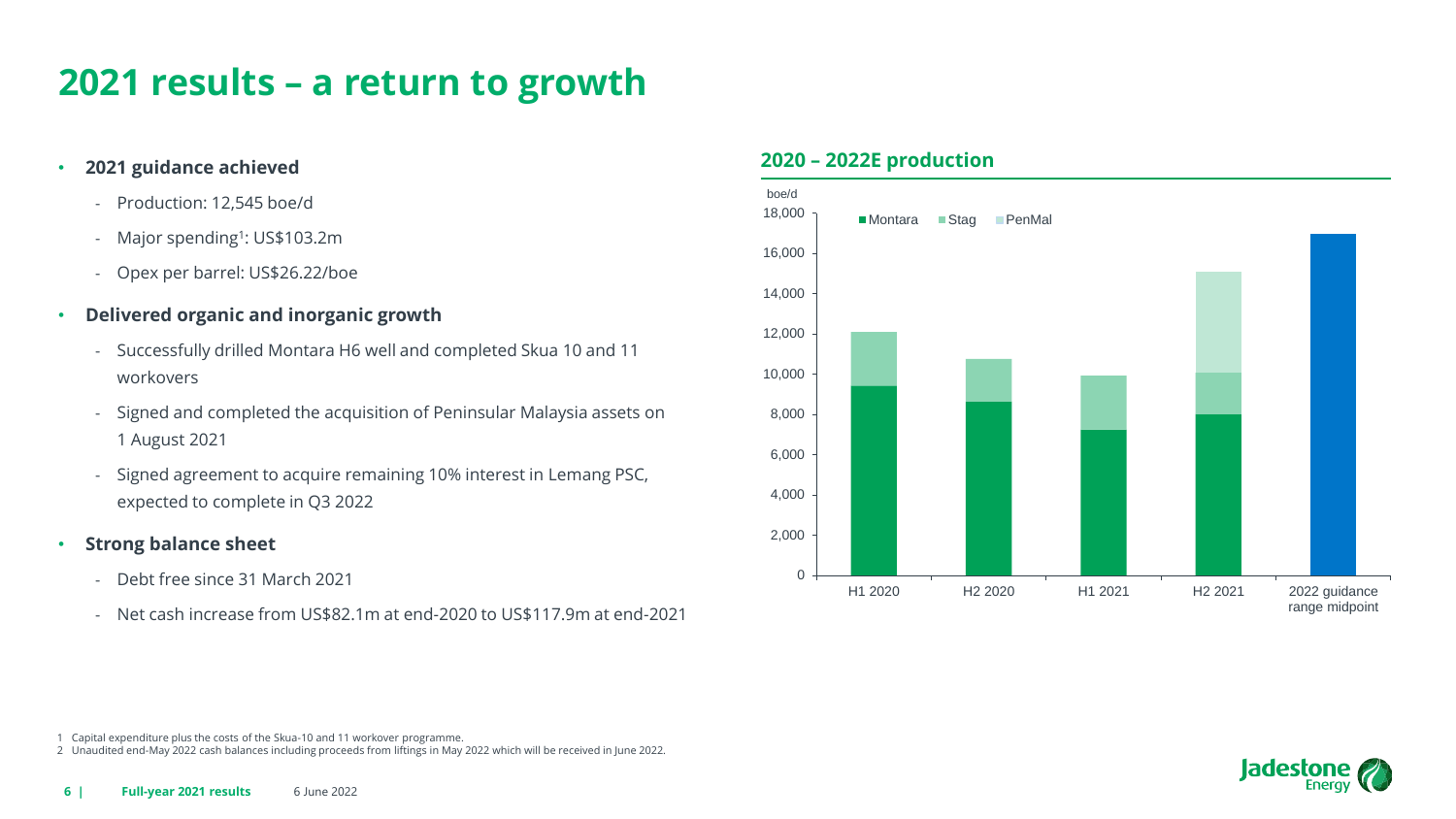## **Financial results - snapshot**

#### **Income statement extract, US\$ million <b>EBITDAX EBITDAX**

|                                                   | 12 months ended Dec 31 |         |  |  |
|---------------------------------------------------|------------------------|---------|--|--|
|                                                   | 2021                   | 2020    |  |  |
| Revenue                                           | 340.2                  | 217.9   |  |  |
| Production cost                                   | (206.5)                | (105.3) |  |  |
| Staff costs                                       | (25.1)                 | (21.9)  |  |  |
| Impairment                                        |                        | (50.5)  |  |  |
| Other income                                      | 7.6                    | 26.1    |  |  |
| Other expenses                                    | (26.2)                 | (26.9)  |  |  |
| Other financial gains                             | 0.3                    | 0.4     |  |  |
| <b>Reported EBITDAX1</b>                          | 90.3                   | 39.8    |  |  |
| Depletion, depreciation & amortisation            | (80.2)                 | (84.6)  |  |  |
| <b>Reported EBIT</b>                              | 10.1                   | (44.8)  |  |  |
| <b>Non-recurring</b>                              |                        |         |  |  |
| Net fair value gain/(loss) from hedge derivatives | 4.6                    | (30.9)  |  |  |
| Non-recurring opex                                | 53.1                   | 8.3     |  |  |
| Impairment                                        |                        | 50.5    |  |  |
| Exploration asset write-down                      | 5.3                    |         |  |  |
| Gain from termination of FSO lease                |                        | (6.4)   |  |  |
| Others                                            | 4.7                    | 1.4     |  |  |
|                                                   | 67.7                   | 22.8    |  |  |
| <b>Adjusted EBITDAX</b>                           | 157.9                  | 62.6    |  |  |
| <b>Adjusted EBIT</b>                              | 77.7                   | (22.1)  |  |  |

1 Adjusted EBITDAX is a non-IFRS measure and is explained on pages 72 to 74 of Jadestone's 2021 Annual Report.



Jadestone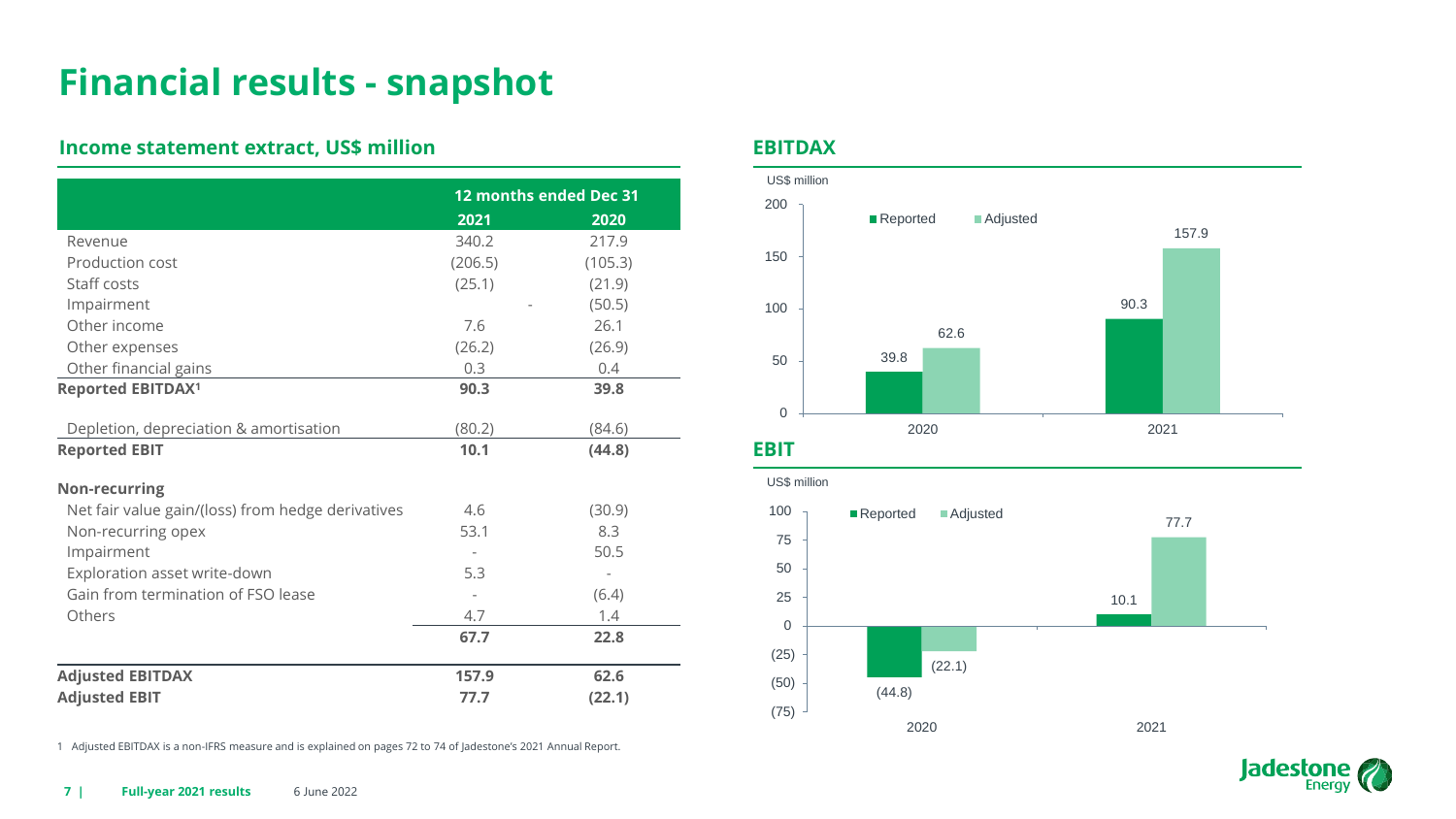## **Financial Results – 2021 cash bridge**



#### **Reconciliation from cash on 1 January 2021 to 31 December 2021**

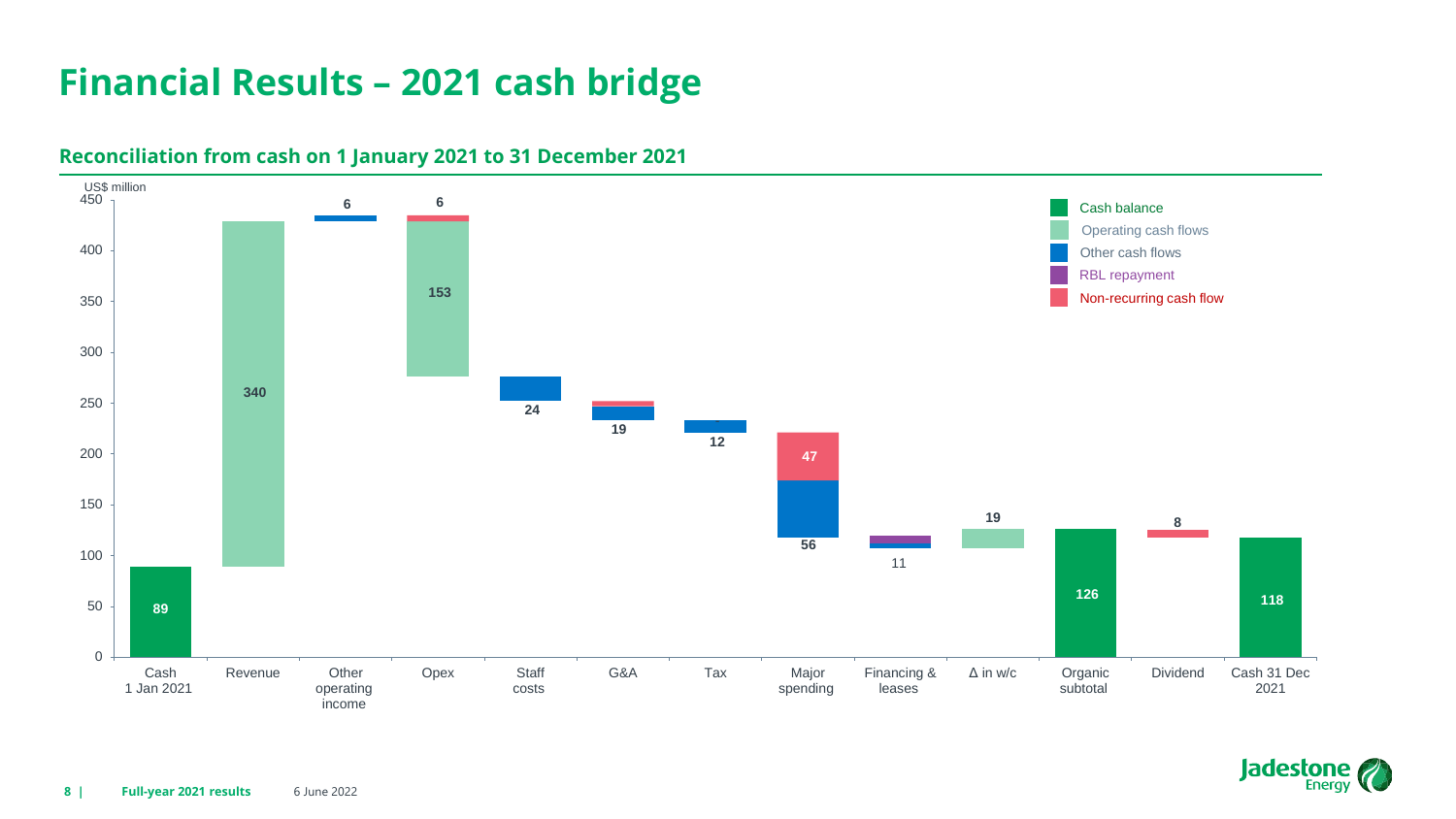## **Realised prices continue to improve**



#### **Strong Dated Brent pricing and premiums in 2022 YTD Tapis and Stag premiums<sup>1</sup> have strengthened significantly**



### **Jadestone's oil production is significantly geared to rising oil prices and premiums**

1 Montara and PenMal assets oil sales pricing is based on the Tapis differential to Brent. Stag oil is sold at the highest price in a competitive tender.

2 2022 YTD realised oil price and premiums are based on liftings until the end of April 2022.

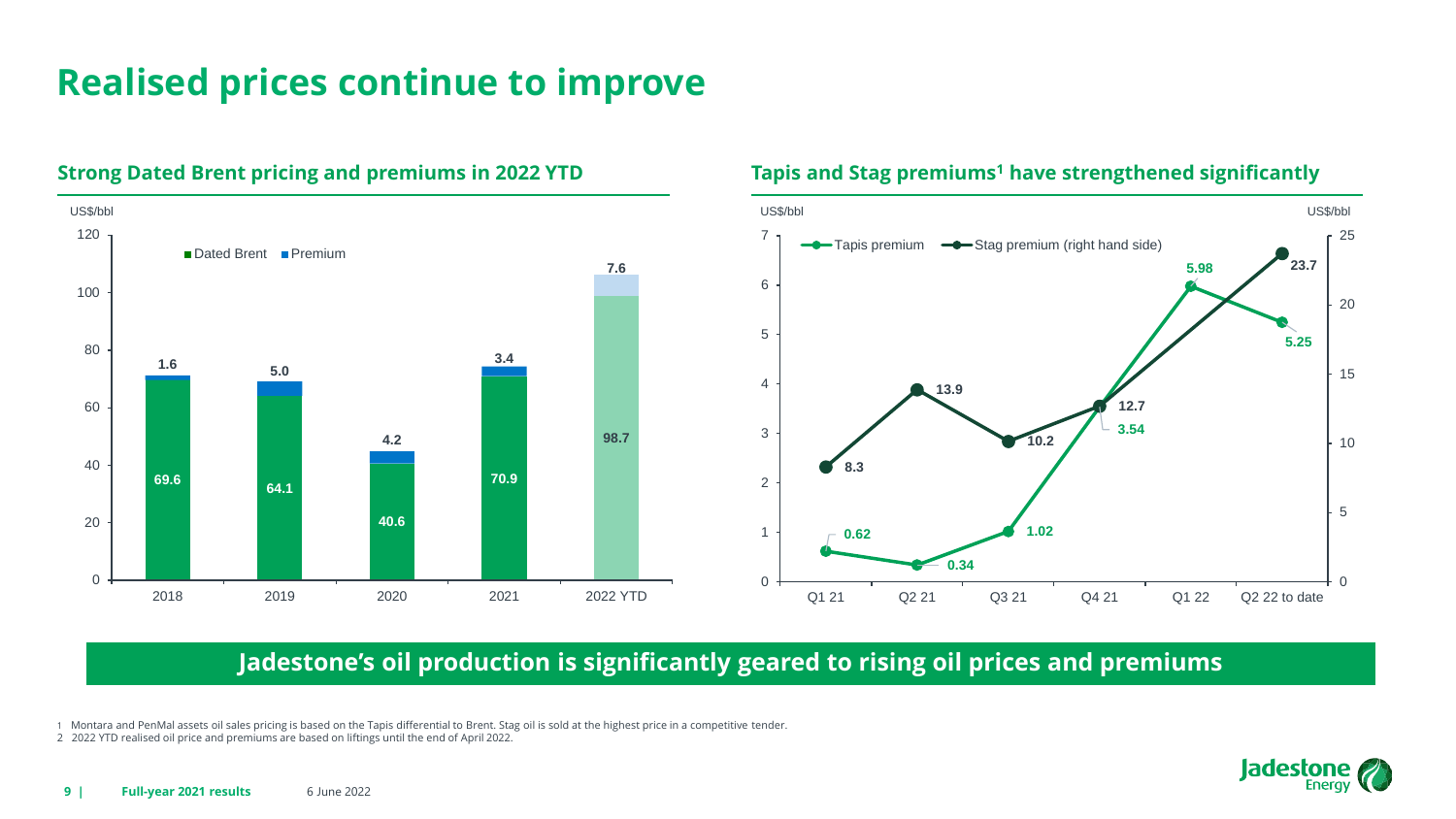## **Shareholder returns**

#### **Cash evolution<sup>1</sup>**



#### **Jadestone aims to return significant cash to shareholders, but not at the expense of growth**

1 Excludes restricted cash.

2 Assumes shareholder approval at 2022 AGM on 30 June 2022.

3 Unaudited end-May 2022 cash balances including proceeds from liftings in May 2022 which will be received in June 2022.

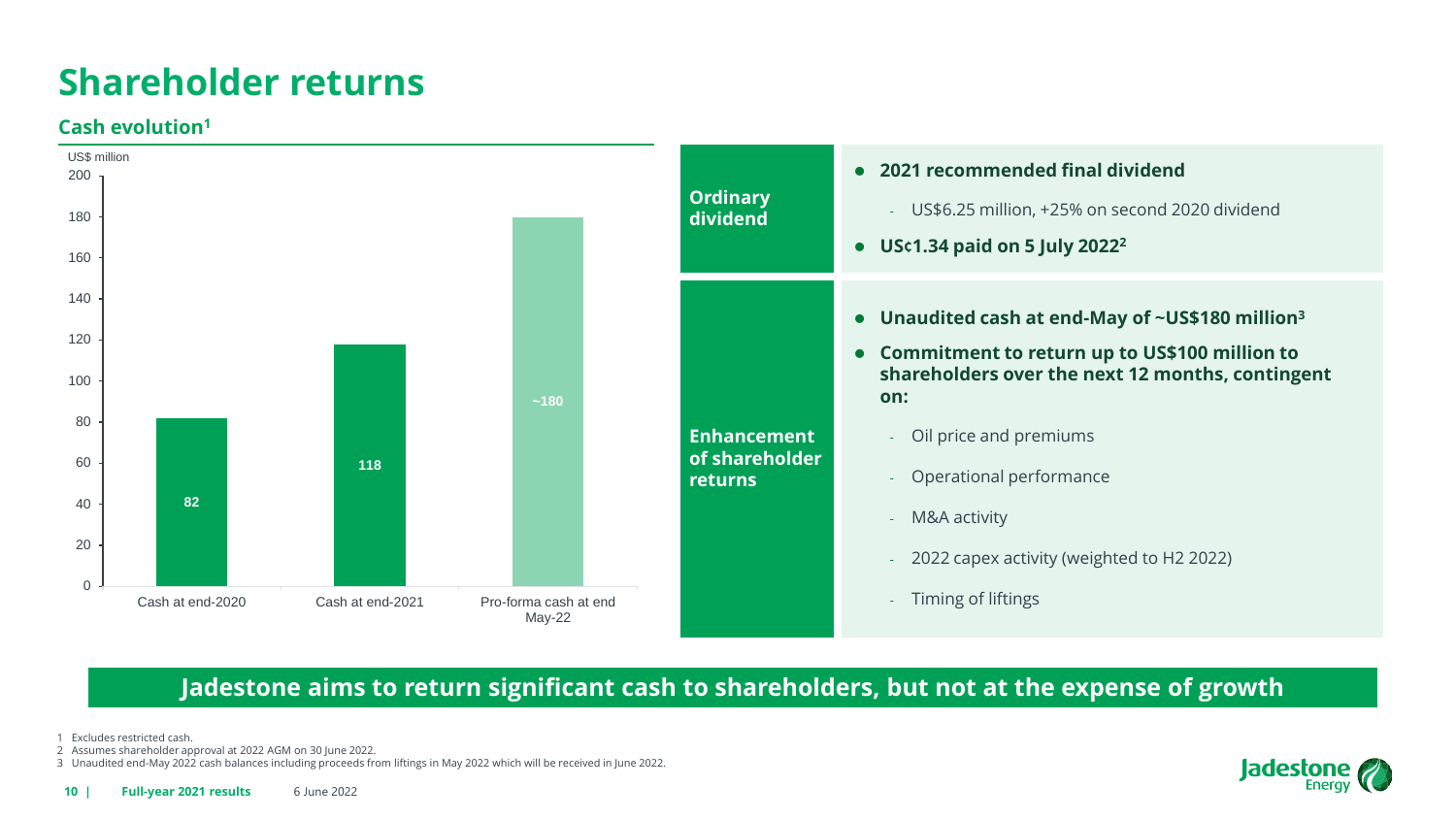### **End 2021 reserves and resources summary**



#### **Jadestone 2P reserves at end-2021 (mmboe) Jadestone reserves and resources at end-2021 (mmboe)**

Note: Group 2P reserves as of 31 Dec 2021 per ERCE year end independent evaluation. The acquired 2P Reserves in Malaysia are based on an effective date of 1 Jan 2021. As such, the production figure of 2.2 mmboe in the char year 2021. Jadestone's reported Group production for 2021 of 12,545 boe/d includes production from the PenMal assets from the completion date (1 Aug 2021). The positive revision of 0.9 mmboe in 2021 primarily reflects an e Malaysia PSCs on the back of higher oil prices. Maari 2P reserves are assessed at 31 Dec 2021 and are based on the ERCE evaluation dated 28 Feb 2021 adjusted for actual production to 31 Dec 2021. Lemang 2C resources repres 31 Dec 2021. Hexindo acquisition relates to the pending acquisition of the remaining 10% stake in the Lemang PSC Jadestone doesn't currently own. Nam Du/U Minh volumes are based on management profiles consistent with ERCE cut-off applied. U Minh includes life extension volumes from Nam Du. Nam Du South Channel volumes are based on management profiles consistent with ERCE prospective volumes with subsequent economic cut-off applied. Tho Chu 31 Dec 2017). Other resource potential comprises Jadestone management estimates for Maari/Montara upside activities and Block 51 resource upside.

#### **Effective 31 Dec 2021, Jadestone's 2P reserves are 44.7 mmboe, a 20% increase year-on-year**

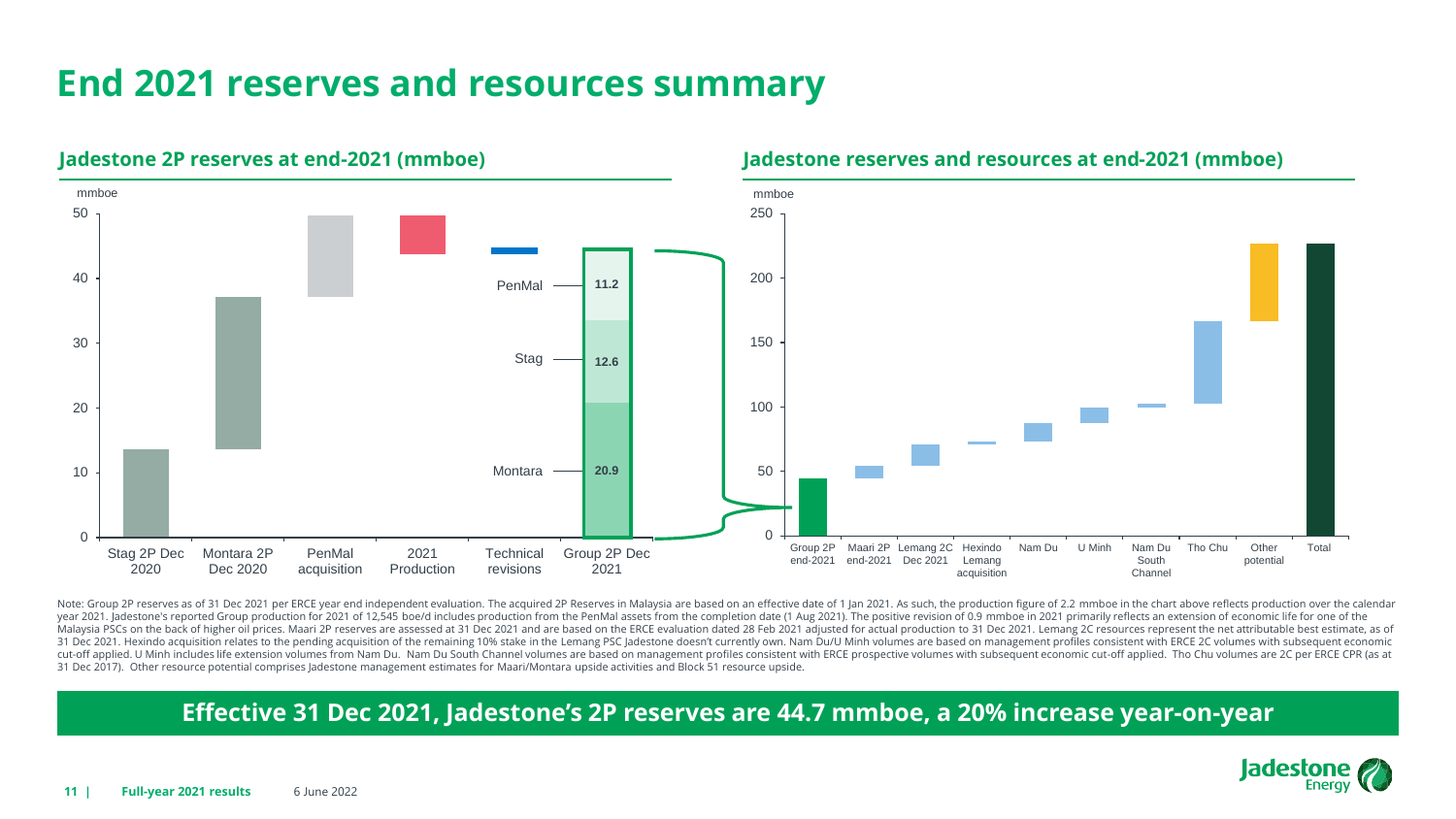### **Producing asset update**



### **Stag**

- Focus on delivering production at ~ 3,000 bbls/d ahead of infill drilling
- Infill well campaign (50H & 51H) on track to commence in Q3 2022
	- Takes advantage of Australian tax investment incentives
- Annual shutdown carried out successfully in April 2022
- Early planning underway for two further Stag infills in 2023/24



### **Montara PenMal**

- Production in Q1 2022 impacted by unplanned compressor core change-out
- July three-week shutdown replaced by shorter one-week shutdown later in H2 2022
- Current bottleneck in the facilities has now moved to gas handling constraints
	- Need to manage flaring commitments vs. production
	- Assessing a second reinjection compressor which will increase production, reduce flaring



- Operated assets production currently  $\sim$  5,100 boe/d,  $\sim$ 700 boe/d ahead of plan
- Production optimisation initiatives have led to an increase in production on PM329 and arrested declines on PM323
- Well reactivations, workovers and wireline interventions, as well as topsides modifications
- Non-operated assets have been offline since February 2022, expected back onstream in Q3 2022

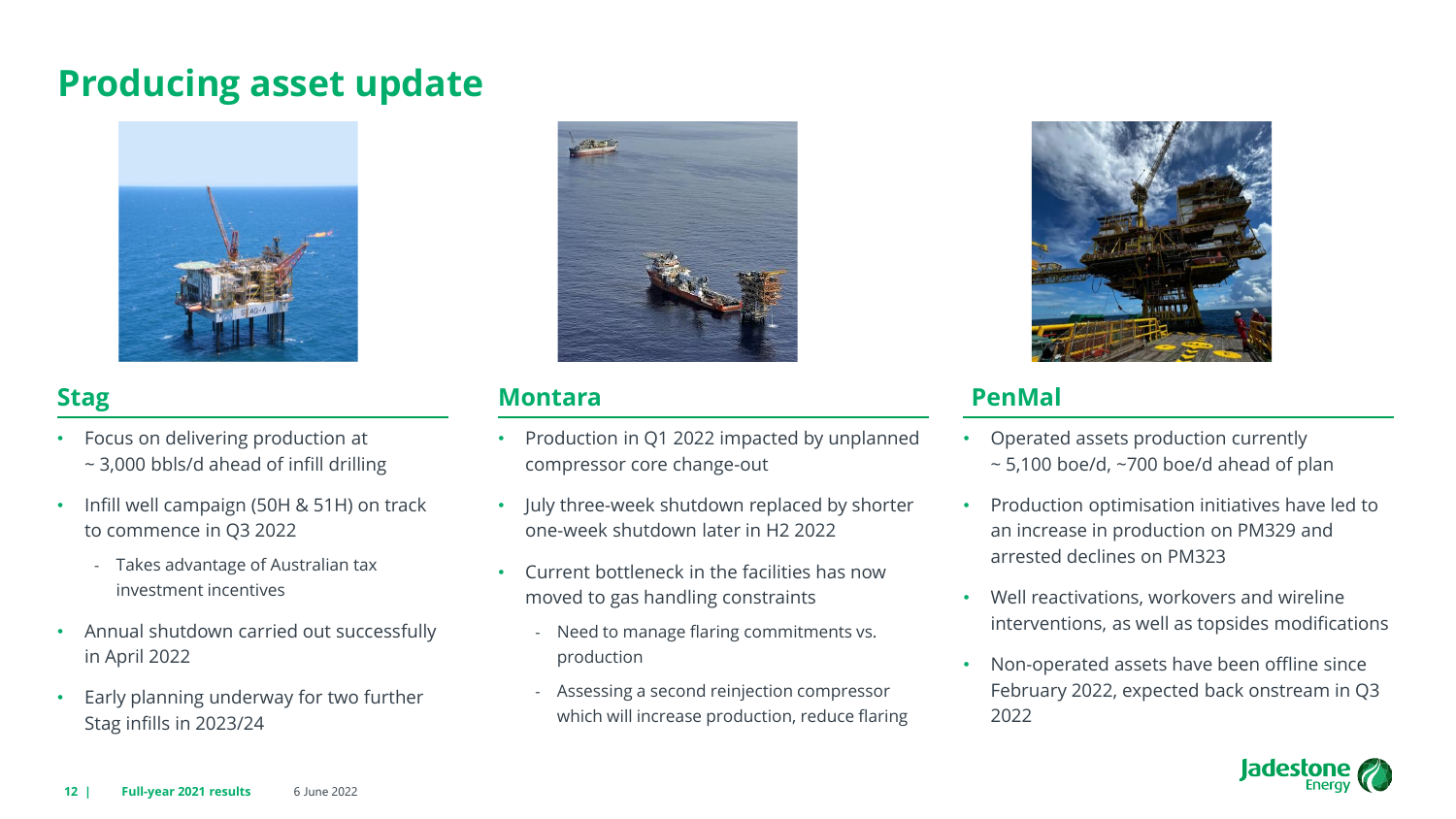### **Growth update**



### **Akatara gas development Vietnam gas**

- EPCI contract signed and final investment decision taken in June 2022
- Allows for an immediate acceleration in field development activities
- On track for first gas in H1 2024
- Capex to first gas in line with previous guidance
- Jadestone will book Akatara resources into reserves at year-end 2022



- Vietnam currently paying record prices for oil price linked gas imports
- Nam Du/U Minh gas pricing very competitive against alternative supply options
- The government has mandated direct negotiation between Jadestone and end users of Nam Du/U Minh gas
- Recent subsurface work has highlighted potential upside in discovered resource



### **Maari**

- Revised decommissioning legislation achieved Royal Assent in December 2021
- Regulator has now recommenced assessment of Jadestone's application
- Jadestone is actively pursuing remaining consents
- Jadestone's proposal strikes a balance between commitment to future decommissioning obligations vs. further accretive investment in the fields

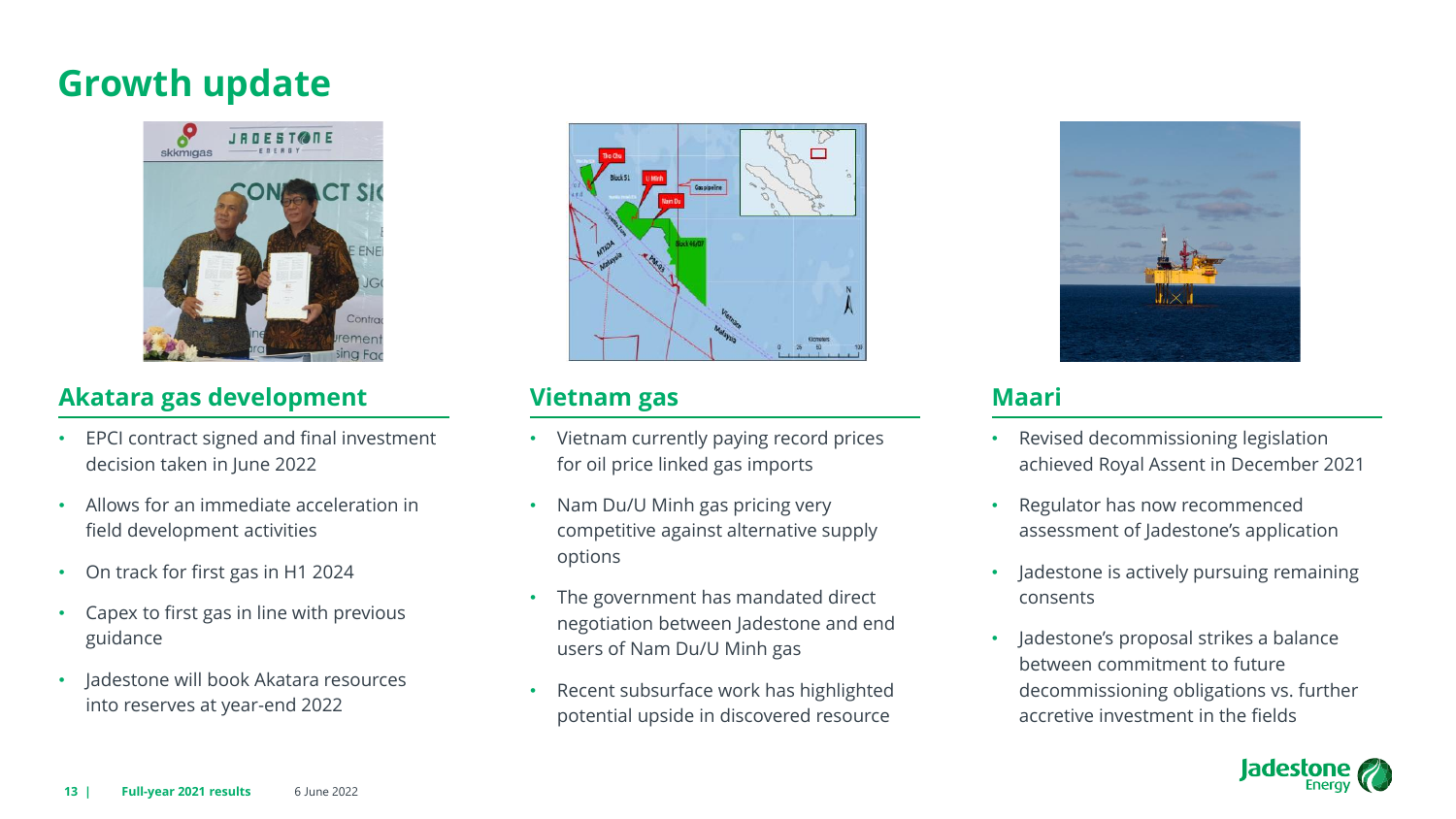### **Akatara gas development project – entering execution phase**



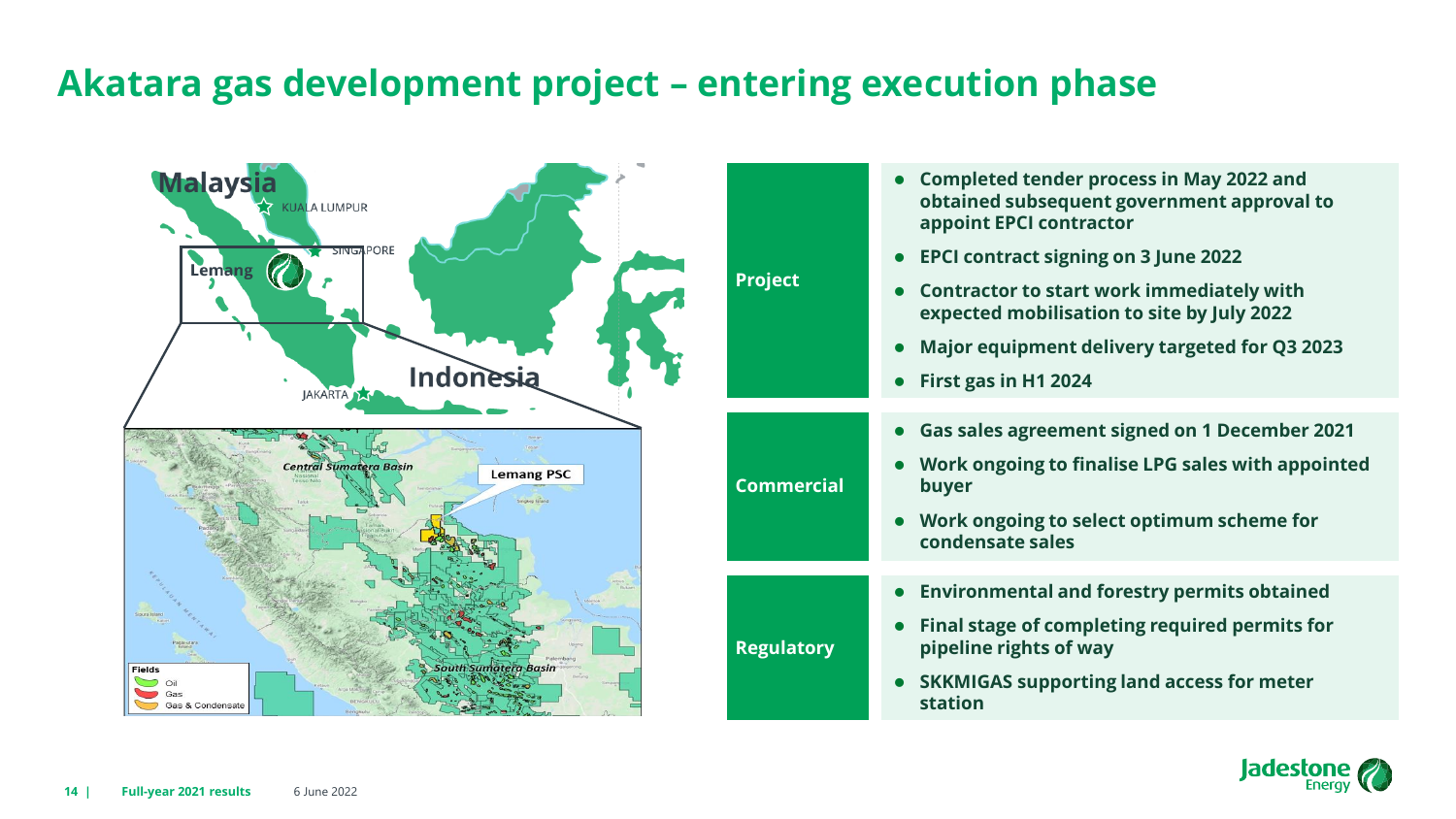### **Akatara gas development project – high-level schedule**

|                   |                                                                           |                | 2022           |                |                | 2023           |    |                |                | 2024           |    |                |                |
|-------------------|---------------------------------------------------------------------------|----------------|----------------|----------------|----------------|----------------|----|----------------|----------------|----------------|----|----------------|----------------|
|                   |                                                                           | Q <sub>1</sub> | Q <sub>2</sub> | Q <sub>3</sub> | Q <sub>4</sub> | Q <sub>1</sub> | Q2 | Q <sub>3</sub> | Q <sub>4</sub> | Q <sub>1</sub> | Q2 | Q <sub>3</sub> | Q <sub>4</sub> |
| $\frac{1}{2}$     | Project sanction                                                          |                |                |                |                |                |    |                |                |                |    |                |                |
|                   | EPCI contract award and signing                                           |                |                |                |                |                |    |                |                |                |    |                |                |
|                   | EPCI - contract execution                                                 |                |                |                |                |                |    |                |                |                |    |                |                |
| Project           | EPCI - long-lead items (gas compressors, gas generators, LPG package)     |                |                |                |                |                |    |                |                |                |    |                |                |
|                   | EPCI - sales gas pipeline                                                 |                |                |                |                |                |    |                |                |                |    |                |                |
|                   | Commissioning                                                             |                |                |                |                |                |    |                |                |                |    |                |                |
|                   | First gas                                                                 |                |                |                |                |                |    |                |                |                |    |                |                |
|                   | Conclude LPG sales agreement                                              |                |                |                |                |                |    |                |                |                |    |                |                |
| <b>Commercial</b> | Conclude condensate sales scheme                                          |                |                |                |                |                |    |                |                |                |    |                |                |
|                   | GSPA CPs of gas transportation agreement and tie-in agreement             |                |                |                |                |                |    |                |                |                |    |                |                |
| Others            | Drilling program (two well service, two workovers, two development wells) |                |                |                |                |                |    |                |                |                |    |                |                |
|                   | Sustainable local talent development (CSR initiative)                     |                |                |                |                |                |    |                |                |                |    |                |                |
|                   |                                                                           |                |                |                |                |                |    |                |                |                |    |                |                |
| 15                | <b>Full-year 2021 results</b><br>6 June 2022                              |                |                |                |                |                |    |                |                |                |    | lades          | <b>Energy</b>  |

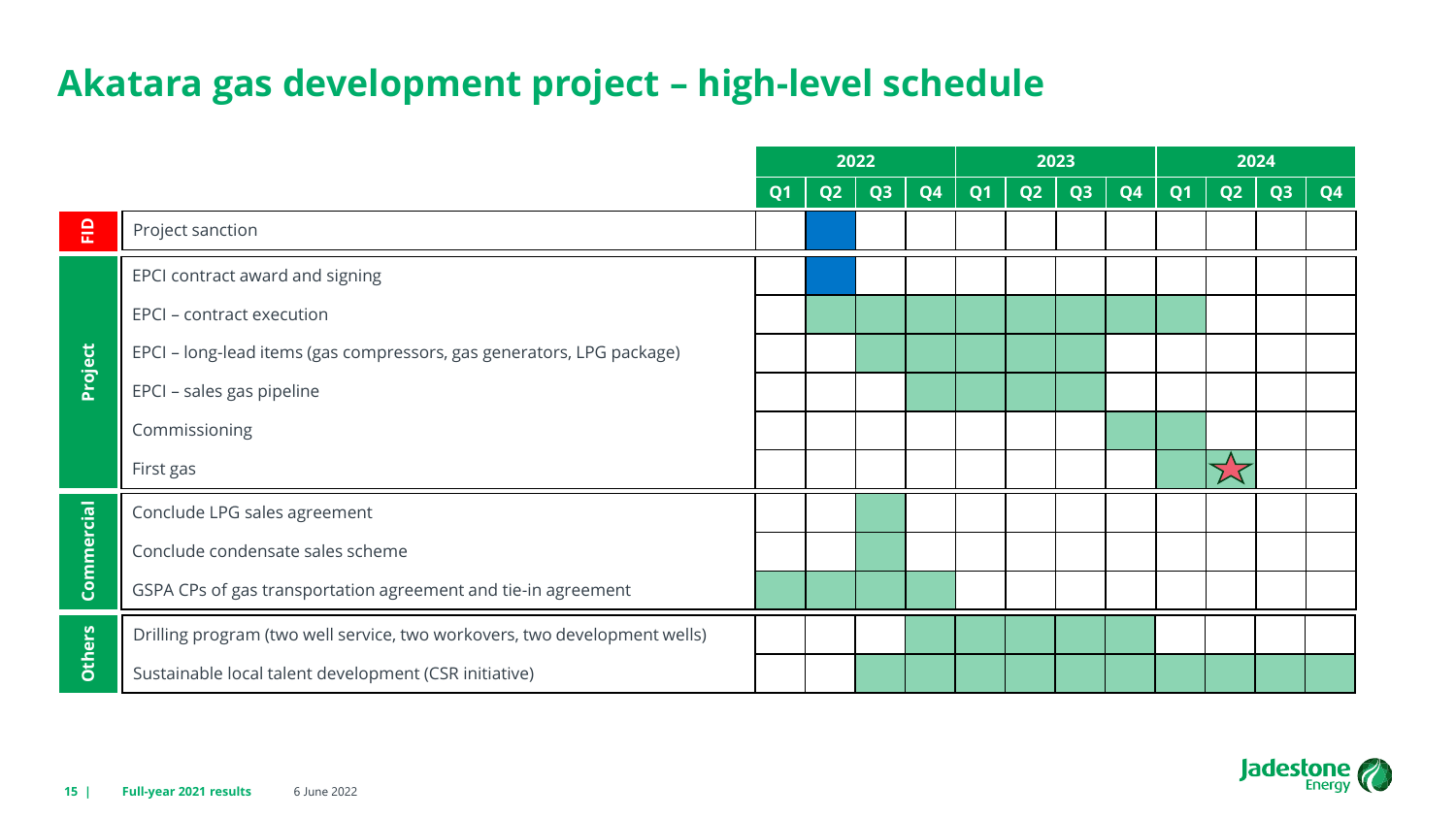## **Akatara gas project economic drivers – 2C resource case<sup>1</sup>**

#### **Akatara gas project economic drivers**



- **Robust project economics with three revenue streams balancing fixed price gas and variable price liquids (LPG & condensate)**
- **Project capital paid back in ~2 years from first production**
	- Benefitting from inherited tax pools
- **PT JGC Indonesia was selected as winner of the EPCI tender**
	- Proven capability on EPC projects in Indonesia and Southeast Asia (incl. Donggi Senoro LNG and Aceh Block A gas development)
- **Contractor mobilising to site immediately**

1 ERCE 2C resource case

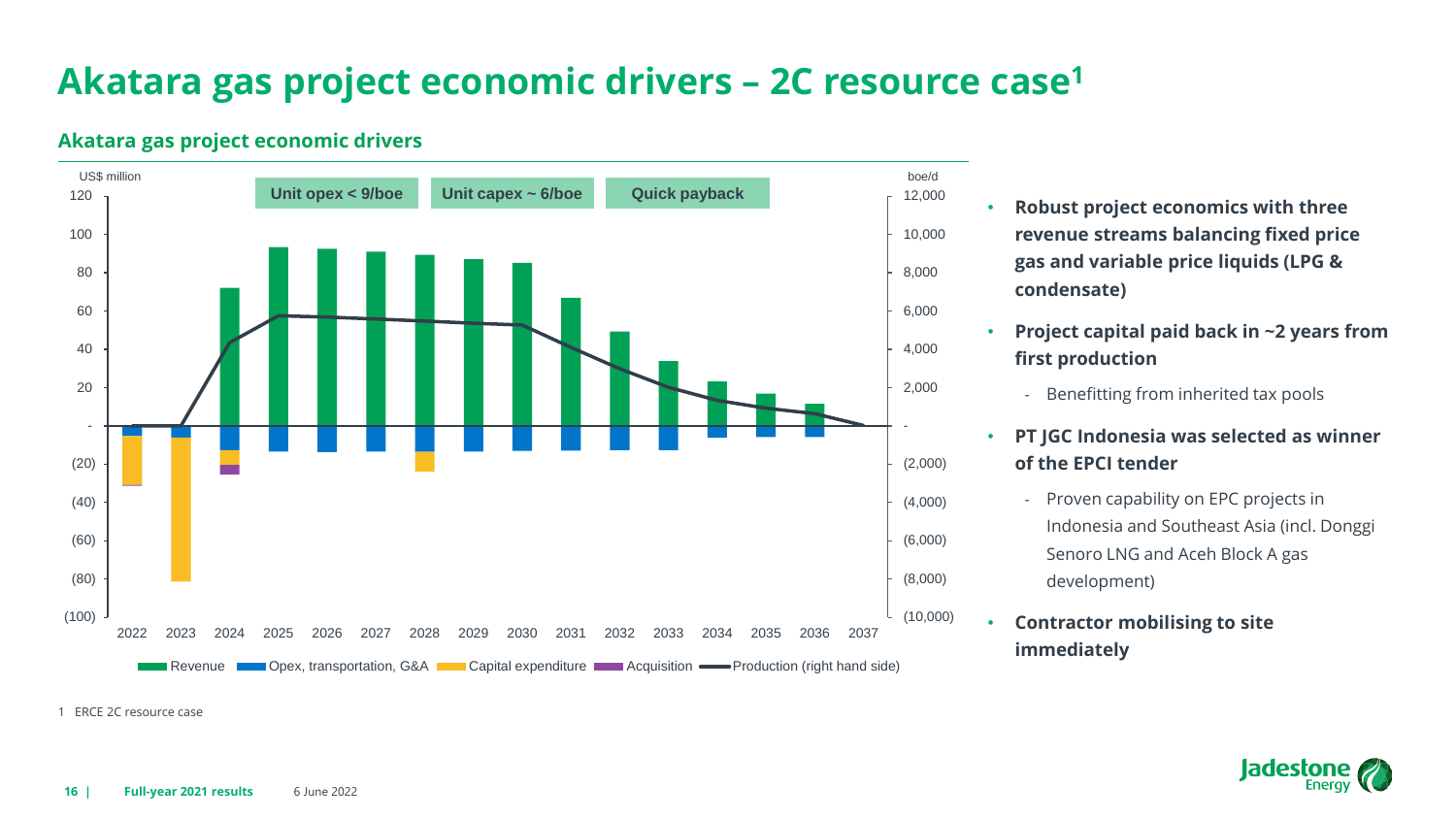## **Regional M&A outlook**

#### **2021 overview**

- Uptick in upstream M&A activity
- Corporate consolidation drives deal spend
- Majors and IOCs remain active sellers
- Australian LNG is the dominant theme

#### **Asia-Pacific M&A spend**

![](_page_16_Figure_7.jpeg)

- Portfolio high-grading post mega mergers
- Prioritising capital to high-impact core regions
- Energy transition
- Balance sheet repair

![](_page_16_Figure_12.jpeg)

**Working a significant number of opportunities for further inorganic growth**

![](_page_16_Picture_14.jpeg)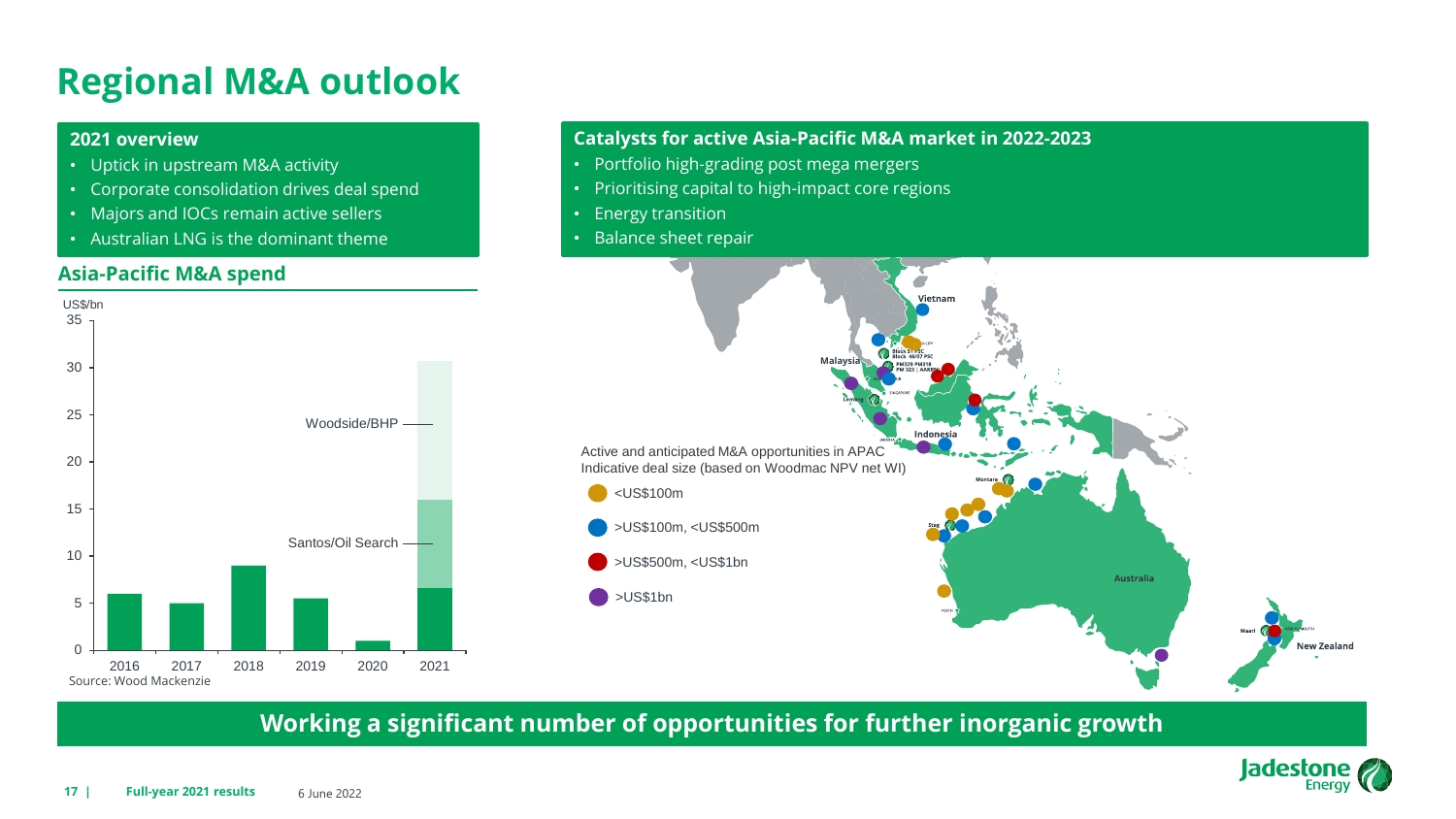## **2022 guidance**

|                         | 2022 guidance             | <b>Comments</b>                                                                                                                                                                                                                                  |
|-------------------------|---------------------------|--------------------------------------------------------------------------------------------------------------------------------------------------------------------------------------------------------------------------------------------------|
| <b>ESG</b>              | Firm net zero commitment  | • Announced on 1 June 2022 $\sqrt$                                                                                                                                                                                                               |
| <b>Group production</b> | 15,500-18,500 boe/d       | • Maximise Montara production after compressor core change-out<br>• Stag infill drilling positively impacts Q4 2022 production<br>• Return to production of PenMal non-operated assets<br>• Excludes Maari ahead of clarity on closing timetable |
| <b>Opex</b>             | US\$23.00-28.00/boe       | • Excludes workovers                                                                                                                                                                                                                             |
| <b>Capex</b>            | <b>US\$90-105 million</b> | • Stag infill drilling in H2 2022<br>• Initial Lemang development capex                                                                                                                                                                          |

![](_page_17_Picture_2.jpeg)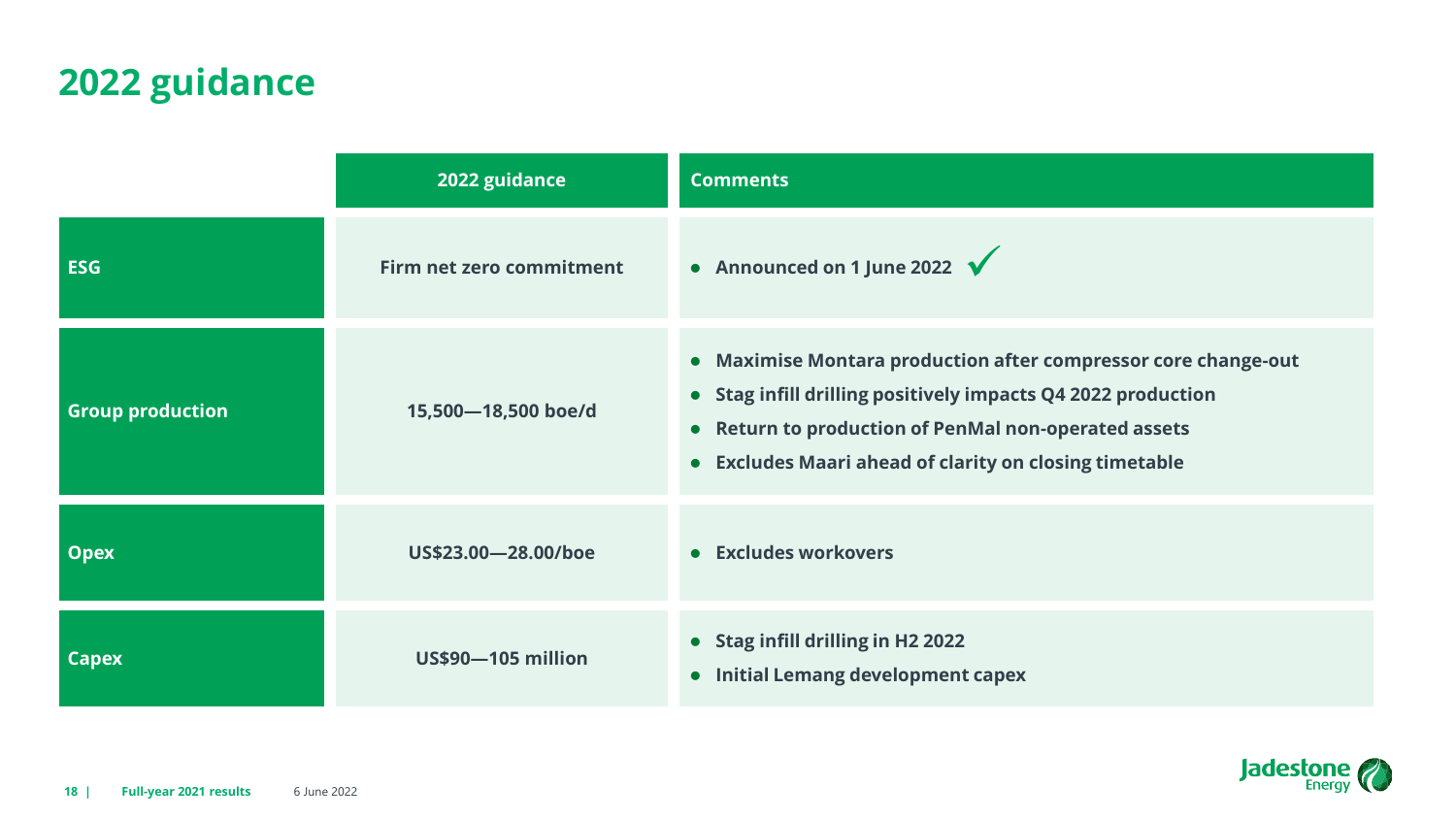## **Outlook and catalysts**

| <b>Asset</b>    |                            | <b>Activity</b>                                                             | 2022      | 2023 |           |  |  |  |  |
|-----------------|----------------------------|-----------------------------------------------------------------------------|-----------|------|-----------|--|--|--|--|
| Production      | <b>Stag and Montara</b>    | <b>Planned shutdowns</b>                                                    |           |      |           |  |  |  |  |
|                 | <b>Montara</b>             | Debottlenecking gas handling to maximise<br>production and minimise flaring |           |      |           |  |  |  |  |
|                 | PenMal (non-op)            | <b>Return to full production</b>                                            |           |      |           |  |  |  |  |
|                 | <b>Stag</b>                | Infill drilling campaign                                                    | 50H & 51H |      | 52H & 53H |  |  |  |  |
| Well operations | <b>Montara</b>             | Planning Skua 12/13 infills for 2024                                        |           |      |           |  |  |  |  |
|                 | PM 323 (East Belamut)      | Infill drilling campaign                                                    |           |      |           |  |  |  |  |
| Development     | <b>Lemang</b>              | FID, development execution                                                  |           |      |           |  |  |  |  |
|                 | Nam Du/U Minh              | Gas sales profile, GSA, FDP                                                 |           |      |           |  |  |  |  |
|                 | <b>Nam Du/U Minh</b>       | FID, development execution                                                  |           |      |           |  |  |  |  |
| Corporate       | <b>Shareholder returns</b> | FY21 dividend, return up to US\$100 million cash                            |           |      |           |  |  |  |  |
|                 | <b>Executive Team</b>      | <b>CFO appointment (expected)</b>                                           |           |      |           |  |  |  |  |
|                 | M&A                        | <b>Pursuing several opportunities</b>                                       |           |      |           |  |  |  |  |

![](_page_18_Picture_2.jpeg)